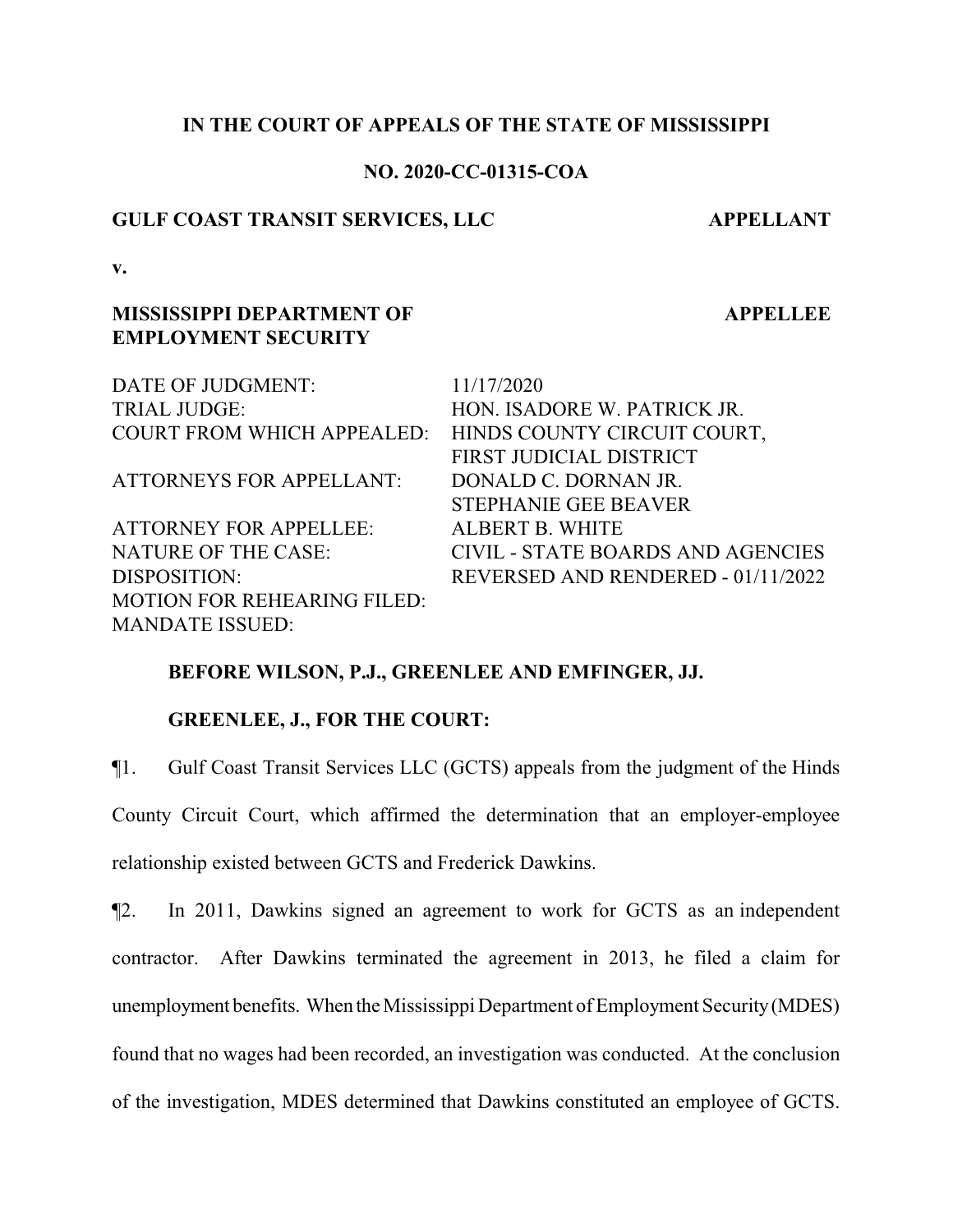GCTS appealed this decision and requested review by the administrative law judge (ALJ), who affirmed the determination of MDES. On appeal, the Mississippi Department of Employment Security Board of Review (the Board) affirmed the ALJ's decision. Then the circuit court affirmed the Board's decision.

¶3. On appeal before this Court, GCTS claims that the Board's decision was not supported by substantial evidence and was arbitrary and capricious. After review, we reverse the determination that Dawkins constituted an employee of GCTS, and we render a judgment finding that Dawkins's employment status constituted that of an independent contractor.

#### **FACTS AND PROCEDURAL HISTORY**

¶4. In November 2013, Dawkins terminated his independent-contractor agreement with GCTS, a company that leased taxicabs to individuals who provided transportation services for hire in Harrison, Jackson, and Hancock Counties. He subsequently filed a claim for unemployment benefits. When MDES found no wages recorded for Dawkins, an investigation was conducted. As part of the investigation, GCTS and Dawkins were interviewed by Greg Boggan, a tax field representative for MDES, and they completed questionnaires. Additionally, GCTS provided MDES with a copy of the "Independent Contractor Agreement" between GCTS and Dawkins. After concluding the investigation, MDES determined that an employer-employee relationship existed between GCTS and Dawkins. Subsequently, GCTS appealed to the ALJ.

¶5. In March 2014, the ALJ conducted a telephonic hearing. During the hearing, the ALJ heard testimony fromEldridge Rose and Greg Boggan, representatives for MDES; Dawkins;

2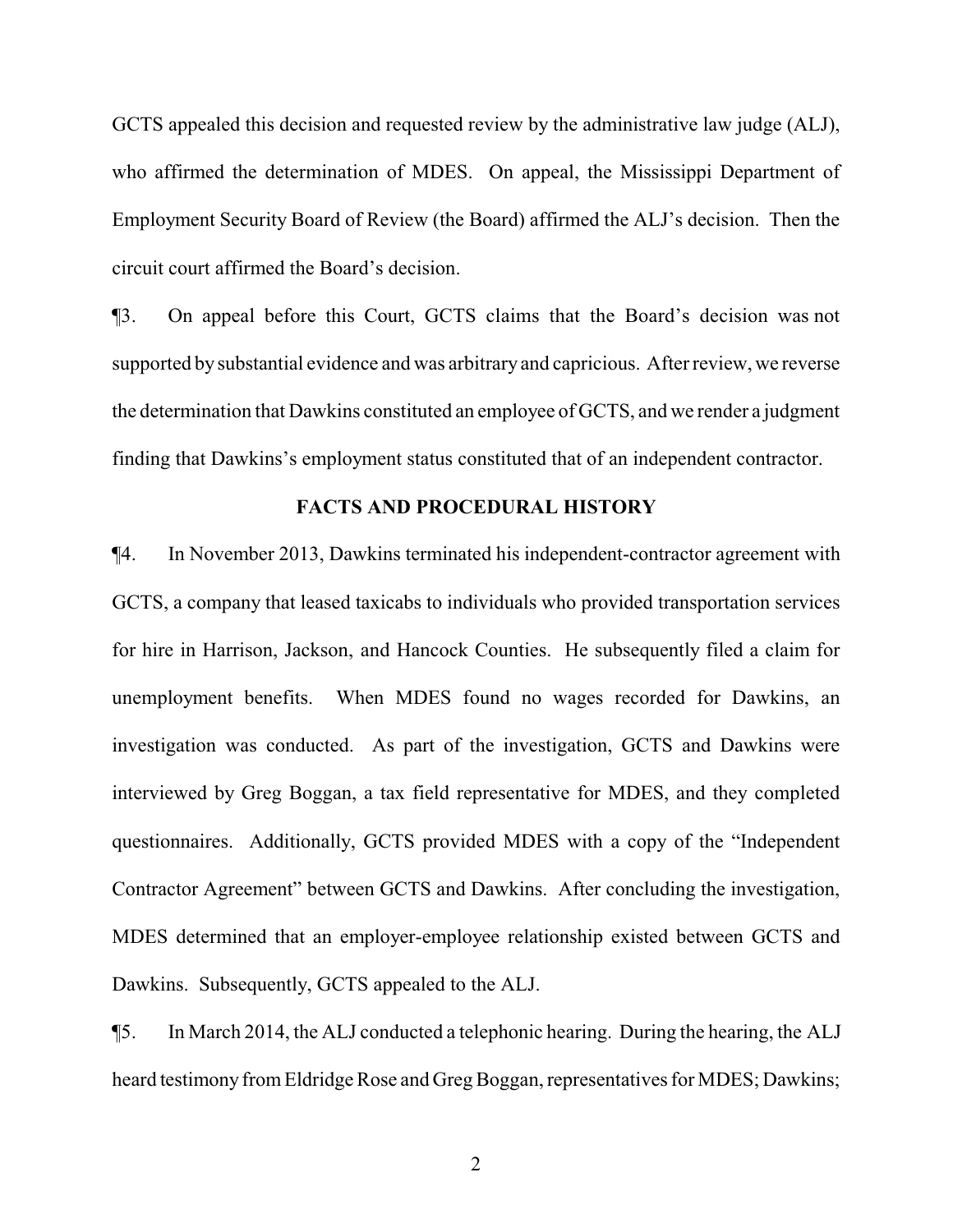and Ellis Houston, the managing partner for GCTS. In May 2014, the ALJ affirmed the determination of MDES and held that "[GCTS] is an employer and is required to register with the [MDES] and pay Unemployment Insurance [T]ax on [Dawkins] and any and all similarly situated employees." GCTS appealed again.

¶6. In September 2016, the Board adopted the "Findings of Fact and Opinion" of the ALJ and affirmed the ALJ's decision. GCTS then appealed to the Hinds County Circuit Court, which affirmed the Board's decision. This appeal followed.

### **STANDARD OF REVIEW**

¶7. "When reviewing the circuit court's judgment to affirm or deny the Board's decision, this Court employs the abuse-of-discretion standard." *Magee v. Miss. Dep't of Emp. Sec*., 77 So. 3d 1159, 1162 (¶5) (Miss. Ct. App. 2012) (citing *Miss. Dep't of Emp. Sec. v. Clark*, 13 So. 3d 866, 870 (¶8) (Miss. Ct. App. 2009)). "An agency's conclusions must remain undisturbed unless the agency's order: (1) is not supported by substantial evidence, (2) is arbitrary or capricious, (3) is beyond the scope or power granted to the agency, or (4) violates a statutory or constitutional right of the complaining party." *Dailey v. Miss. Dep't of Emp. Sec.*, 271 So. 3d 715, 717 (¶8) (Miss. Ct. App. 2018) (quoting *Miss. Dep't of Emp. Sec. v. Good Samaritan Pers. Servs. Inc.*, 996 So. 2d 809, 812 (¶6) (Miss. Ct. App. 2008)).

#### **DISCUSSION**

¶8. GCTS claims that the decisions of the Board and circuit court affirming the ALJ's decision were arbitrary and capricious and not supported by substantial evidence. For efficiency, we will combine the analysis of these two issues.

3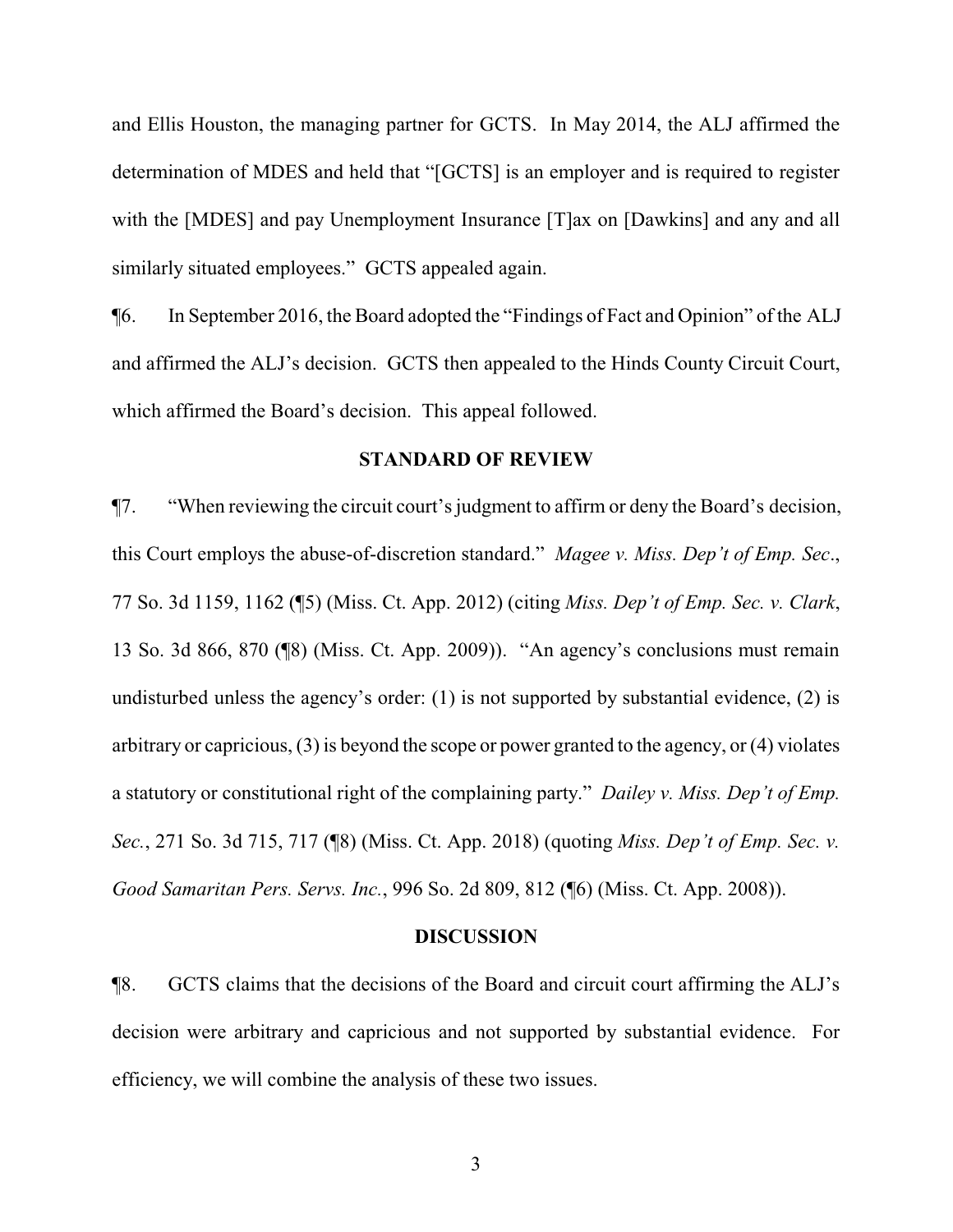¶9. This Court and our supreme court have defined "arbitrary as 'not done according to reason or judgment, but depending on the will alone.'" *Magee*, 77 So. 3d at 1163 (¶7) (quoting *Wright v. Pub. Emps. Ret. Sys*., 24 So. 3d 382, 388 (¶29) (Miss. Ct. App. 2009)). In addition, "capricious means 'done without reason, in a whimsical manner, implying either a lack of understanding of or a disregard for the surrounding facts and settled controlling principles.'" *Id*. "If an administrative agency's decision is not based on substantial evidence, it necessarily follows that the decision is arbitrary and capricious." *Id*.

¶10. The requirements to establish an employer-employee relationship are explained in section 71-5-11(I)(14) (Supp. 2012) of the Mississippi Code Annotated:

Services performed by an individual for wages shall be deemed to be employment subject to this chapter unless and until it is shown to the satisfaction of the department that such individual has been and will continue to be free from control and direction over the performance of such services both under his contract of service and in fact; and the relationship of employer and employee shall be determined in accordance with the principles of the common law governing the relation of master and servant.

 $\P$ 11. This Court has recognized that "section 71-5-11(I)(14) directs us to employ commonlaw principles of master and servant, and the common law provides a flexible test." *Meds Inc. v. Miss. Dep't of Emp. Sec*., 130 So. 3d 148, 151 (¶11) (Miss. Ct. App. 2014) (quoting *College Network v. Miss. Dep't of Emp. Sec.*, 114 So. 3d 740, 744 (¶14) (Miss. Ct. App. 2013)). Our supreme court has provided factors to consider when determining whether an employee-employer or independent-contractor relationship exists:

(1) The extent of control exercised over the details of the work;

(2) Whether or not the one employed is engaged in a distinct occupation or business;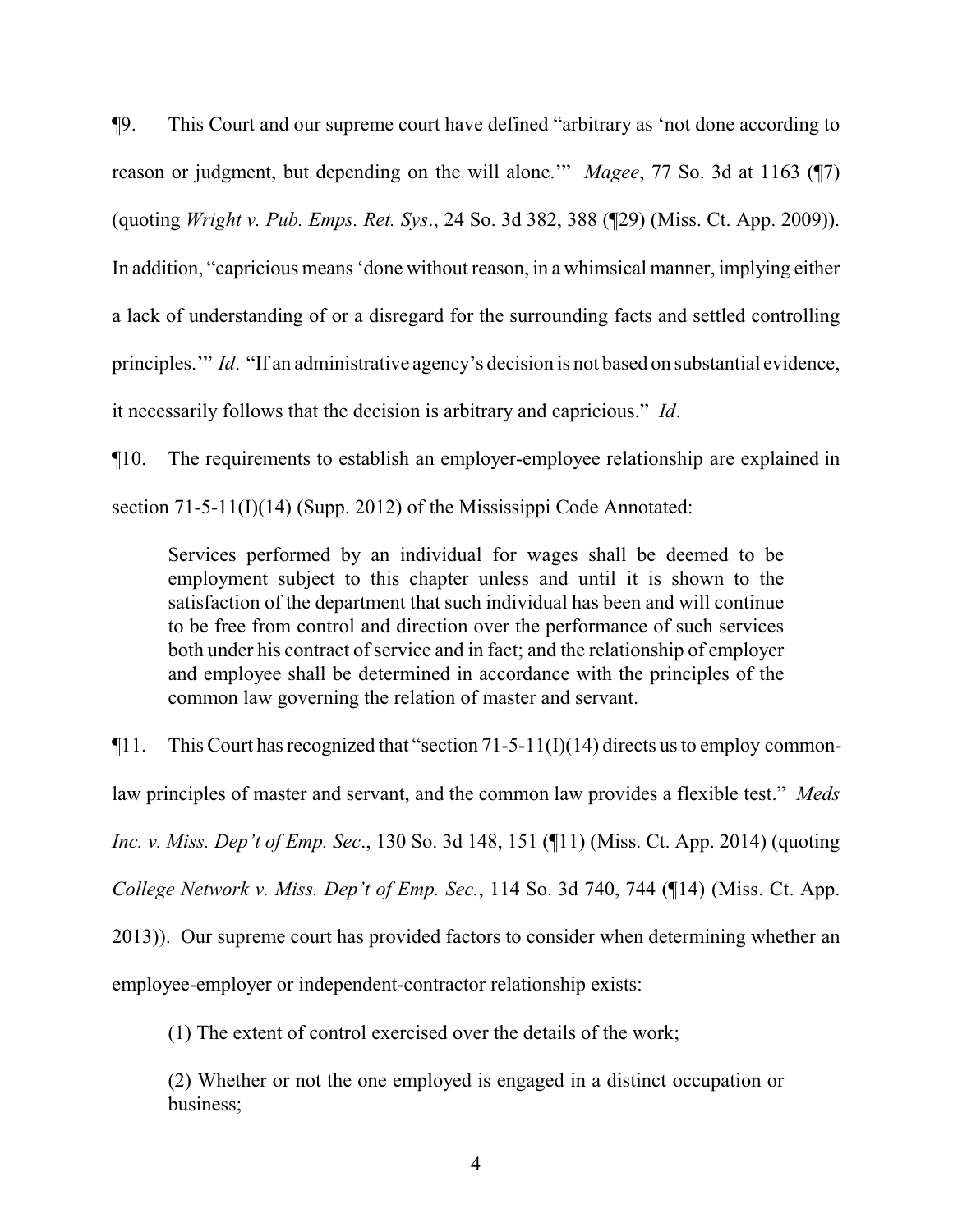(3) The skill required in the particular occupation;

(4) Whether the employer supplies the tools and place of work for the person doing the work;

(5) The length of time for which the person is employed;

(6) The method of payment, whether by the time or by the job; and

(7) Whether or not the work is a part of the regular business of the employer.

*Id*. (quoting *Miss. Emp. Sec. Comm'n v. PDN Inc*., 586 So. 2d 838, 841-42 (Miss. 1991)).

¶12. "A 'central issue' to consider when determining whether an individual is an employee or an independent contractor is 'whether the employer has the right to exercise control over the work of the employee.'" *Id*. at 152 (¶12) (quoting *Estate of Dulaney v. Miss. Emp. Sec. Comm'n*, 805 So. 2d 643, 646 (¶13) (Miss. Ct. App. 2002)). "Stated differently, the relationship status depends upon the extent the putative employer controls, in substance and in detail, the work activities of the putative employee." *Id*. (quoting *College Network*, 114 So. 3d at 745 (¶14)). "We consider the test for employee status based on the law applied to the facts of each case." *Id*. "Additionally, we evaluate the physical acts of the work performed in light of the employer's right of control to determine the employment relationship." *Id*.

¶13. An "Independent ContractorAgreement" existed between the parties. The Agreement stated, in relevant part:

CONTRACTOR enters into this AGREEMENT for the purpose of operating THETAXICABas an **INDEPENDENT CONTRACTOR** (as defined herein) . . . .

(Emphasis added). The Agreement further stated: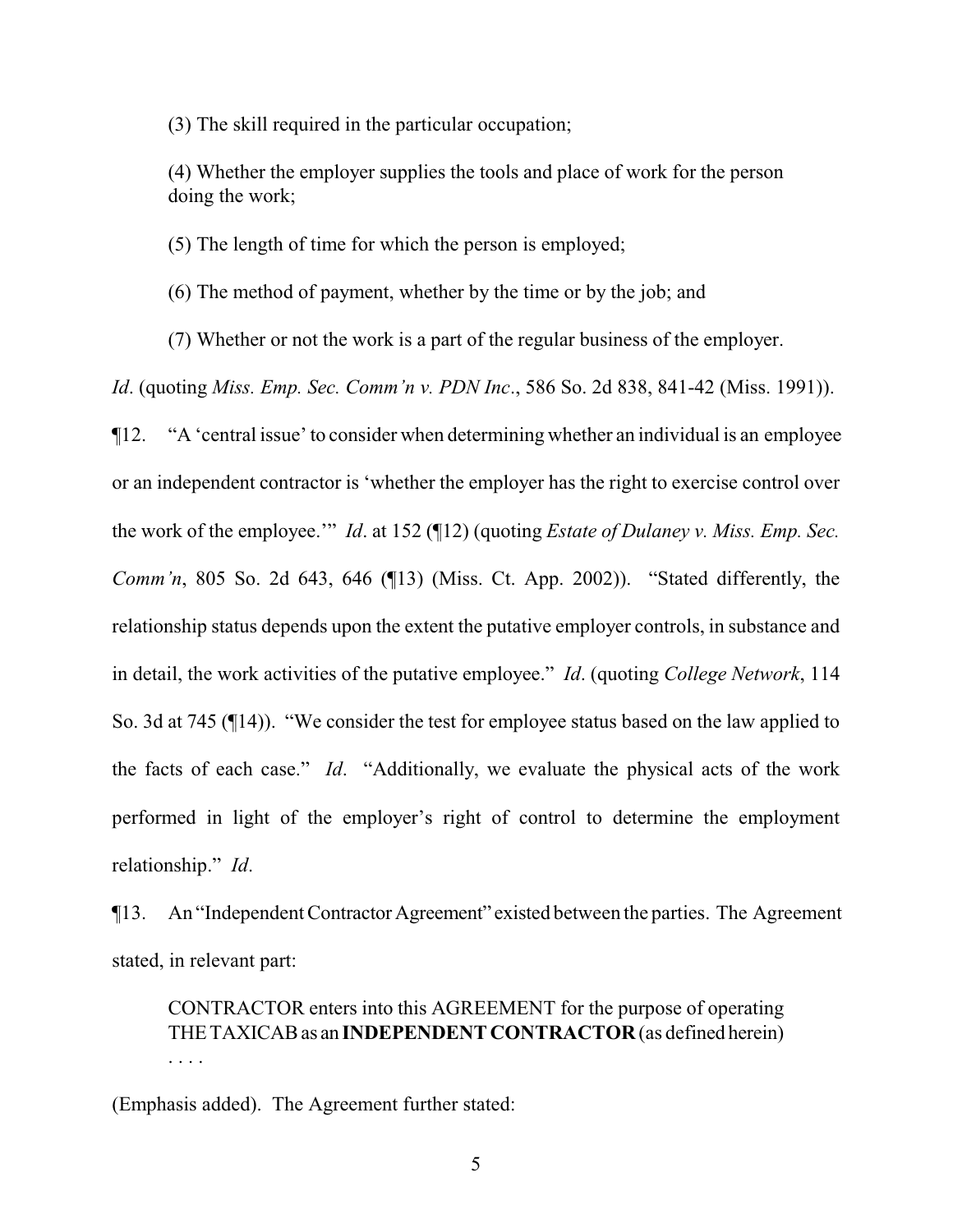## IT IS THE INTENTION OF THE PARTIES THAT THIS AGREEMENT ESTABLISHES CONTRACTOR AS **AN INDEPENDENT CONTRACTOR** OF GCTS . . . .

(Emphasis added).

¶14. The Agreement defined "Independent Contractor" as

a person who, in pursuit of an independent business, undertakes to do specific work for another person, using his own means and methods **without submitting himself to the control** of such other person with respect to the details of the work and who represents the will of such other person only as to the result of his work and not as to the means by which it is accomplished. Regardless of the standard utilized by a Court to define "Independent contractor" it is the intent of CONTRACTOR and GCTS that this AGREEMENT be interpreted in a manner to conform to the independent contractor relationship . . . .

(Emphasis added). Additionally, the record shows that Dawkins received tax forms W-9 and

1099k, which reflect his status as an independent contractor.

¶15. This Court has acknowledged that "the mere fact that a contract declares a worker to be an independent contractor 'is not conclusive as to whether the worker is an employee.'" *Id*. at 152 (¶15) (quoting *Senior Partners Inc. v. Miss. Emp. Sec. Comm'n*, 959 So. 2d 44, 49 (¶14) (Miss. Ct. App. 2006)). "Both the contract of service and the facts of operation thereunder must be considered in determining the relationship." *Id*. at 152-53 (¶15) (quoting *Mozingo v. Miss. Emp. Sec. Comm'n*, 224 Miss. 375, 384-85, 80 So. 2d 75, 79 (1955)). "In so doing, courts consider the actual practice of the parties, which supplements their written contract." *Id*. at 153 (¶15). Therefore, we turn to examine the actual practice of the parties. ¶16. In November 2011, Dawkins signed the one-year Agreement with GCTS. The Agreement automaticallyrenewed in one-year terms until Dawkins terminated the agreement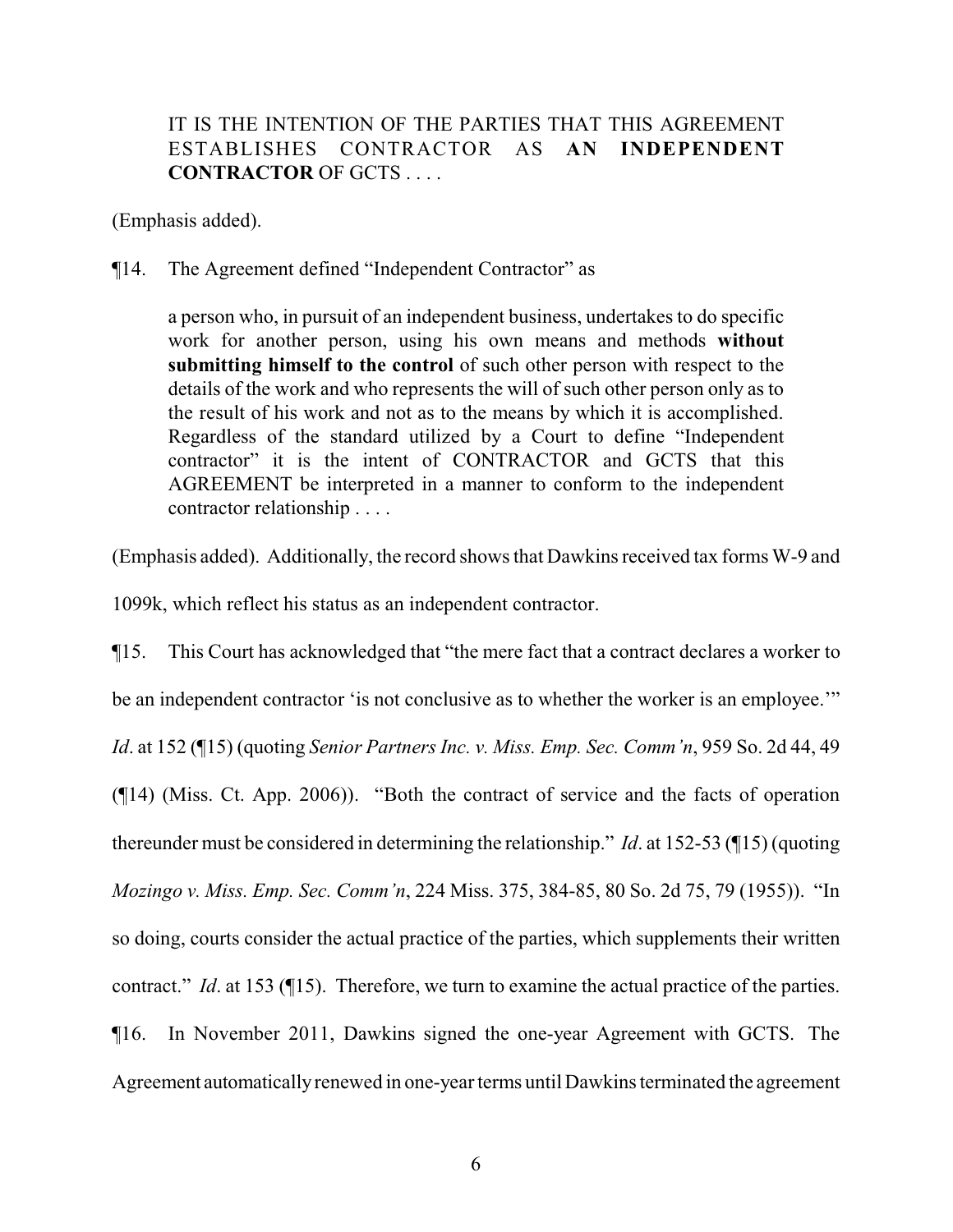in November 2013. Dawkins leased a taxicab from GCTS, which included a dispatch system, a global positioning system (GPS), a meter, a credit card machine, and a camera for \$450 per week, and he provided transportation services to the public under the company's name. At the time, GCTS was doing business as "Yellow Cab" and was regulated by the Harrison County Motor Vehicle for Hire Commission (the Commission).

¶17. The Commission regulated the entrance of individuals as drivers and issued permits to them to operate taxicabs. In order to receive a permit, Dawkins was required to successfully complete a background check, a physical examination, and a drug test. Additionally, the Commission regulated the base rates for all fares. And the Commission required that all drivers agree not to drive for any other company.

¶18. GCTS was responsible for the color scheme of the taxicabs and advertising. Specifically, GCTS could design the taxicabs' appearance in compliance with the Commission's regulations, and GCTS had the right to retain revenue from any advertising affixed to the vehicles. GCTS was also responsible for the maintenance of the taxicabs and maintaining liability insurance.<sup>1</sup>

¶19. Although the Commission required some level of drug testing, according to the Agreement, drivers "may be tested on a random, volunteer, post-accident [basis], or if GCTS has a reasonable basis to believe that [the driver] is operating the taxicab while under the influence of alcohol or controlled substances." Additionally, while the Commission required Dawkins to dress appropriately, GCTS further required Dawkins to keep his vehicle clean

<sup>&</sup>lt;sup>1</sup> Dawkins was responsible for fuel costs.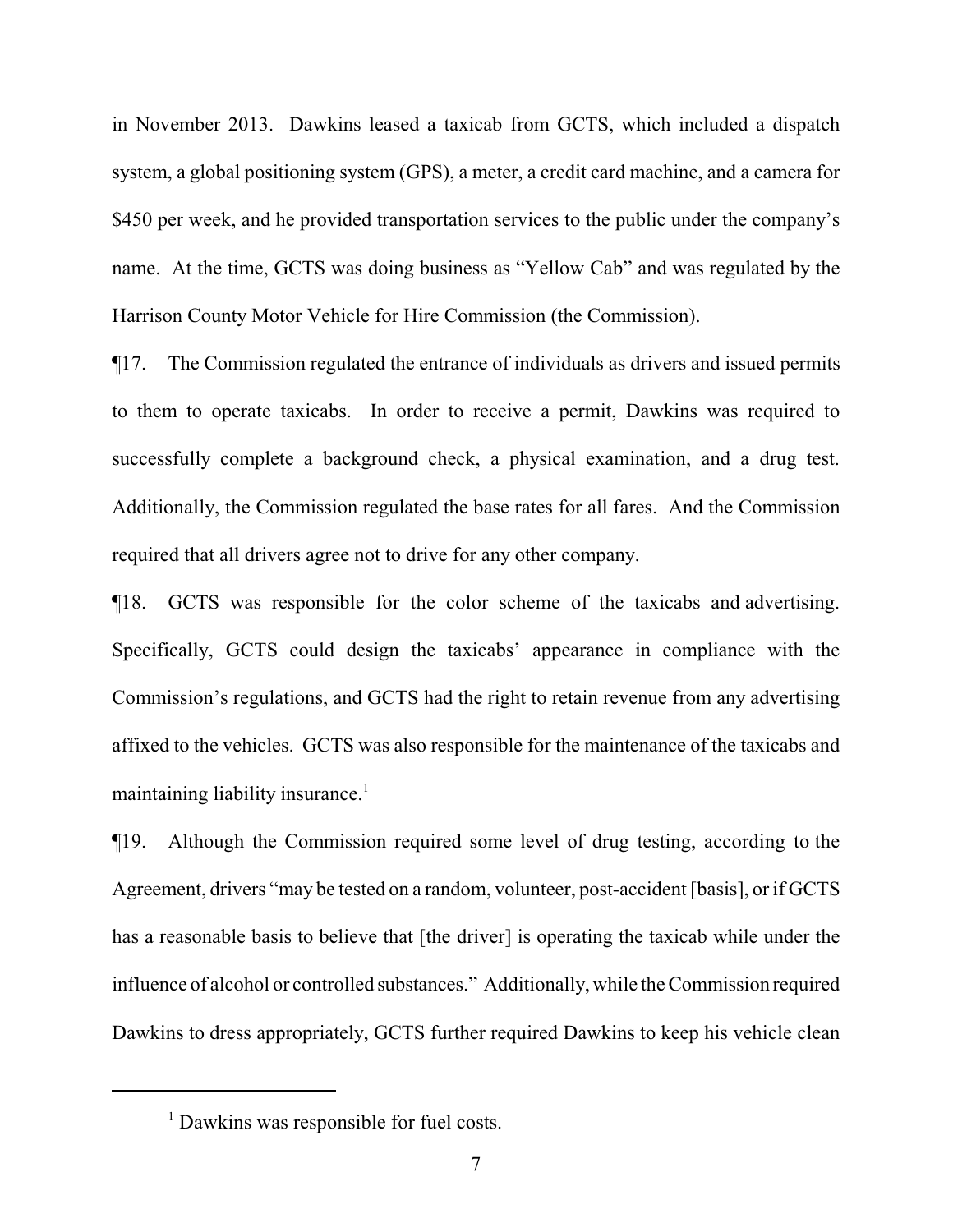and conduct himself in a manner that would not damage the company's goodwill in the community (e.g., he could not act in a manner that was threatening, abusive, harassing, or sexually offensive toward customers). Dawkins also could not hire an unauthorized driver to work for him.

¶20. Dawkins was not supervised on a day-to-day basis. He was not required to work certain hours, nor was he required to accept a certain number of customers. GCTS did not pay Dawkins a salary or hourly fee. Instead, Dawkins was compensated through his customers by cash, credit card, or vouchers.<sup>2</sup> Dawkins was not required to give a percentage of his fares to GCTS, and he did not report his income to GCTS. At the hearing before the ALJ, GCTS testified, "We're not concerned with how [much] money [the drivers] make." Instead, GCTS was concerned with collecting the drivers' lease payments. Although not required, Dawkins elected to pay his lease with any credit card payments first, and then GCTS would give him the remaining balance.

¶21. While the use of GCTS's dispatch service was optional, it was the most successful way to obtain customers. If Dawkins elected to use the service, he could accept or refuse dispatches. However, if he accepted a dispatch, he could only accept one at a time and was required to complete the fare. Dawkins was not allowed to accept dispatches from another company, but he was permitted to solicit fares with business cards and accept "walk-ins" and

<sup>&</sup>lt;sup>2</sup> GCTS had agreements with entities such as airports, hospitals, and casinos to provide transportation services. The record suggests that customers would give vouchers to drivers in exchange for transportation, the drivers would later submit the vouchers to GCTS, GCTS would reimburse the drivers, and then GCTS would bill the entities for the services.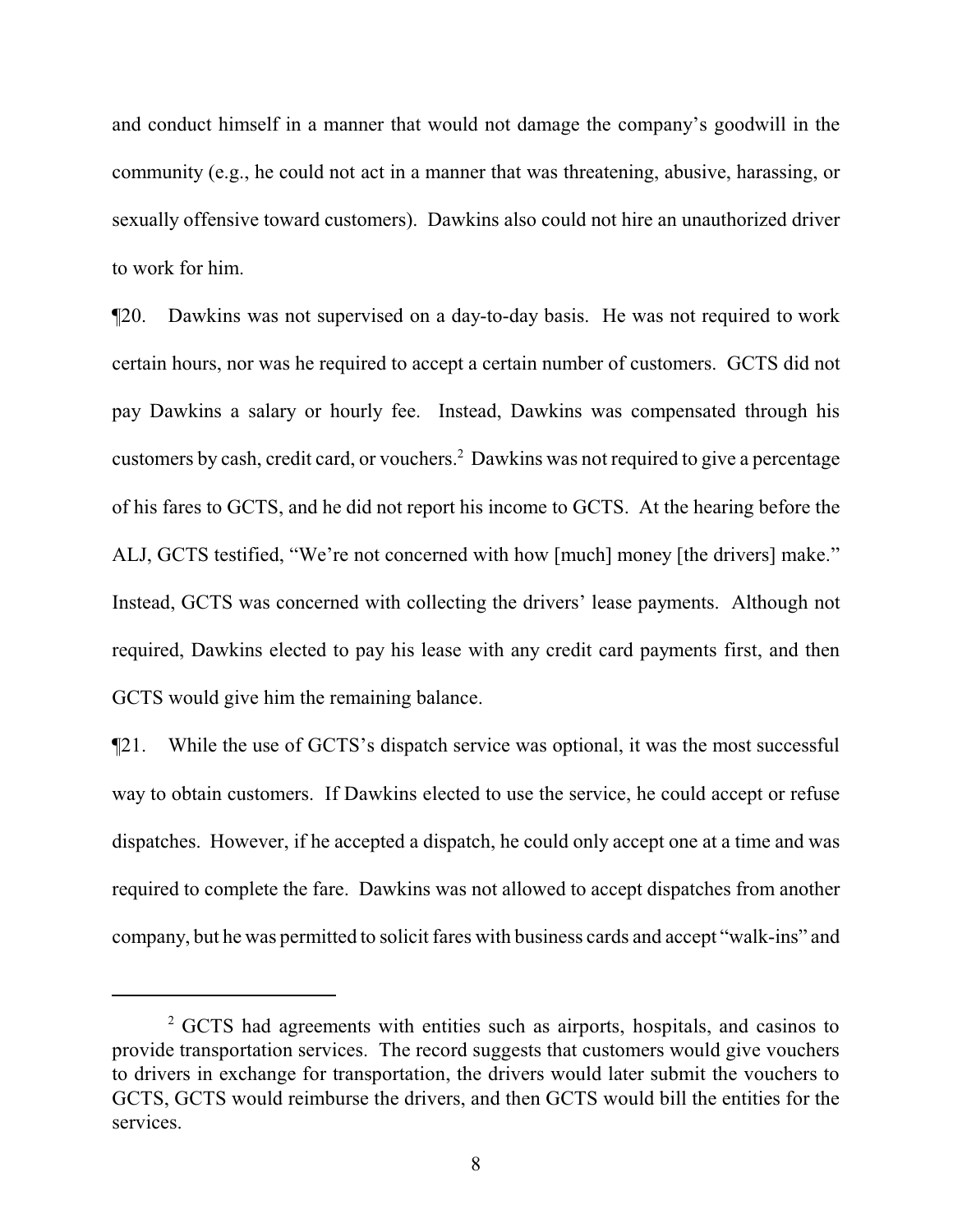customers who contacted him via cell phone or pager. According to Dawkins, he had eight or nine "regular customer[s]." Dawkins testified that he was limited to picking up customers within the City of Biloxi. But GCTS suggested that Dawkins could drive anywhere in the tri-county area.

¶22. It was established that either party could cancel the Agreement. According to the Agreement, during the first term, the parties could cancel by mutual agreement, by GCTS only upon a breach of the agreement, or by Dawkins upon thirty days' written notice. After the initial term, GCTS had the right to terminate the Agreement without cause upon thirty days' written notice. The Agreement further provided that GCTS could cancel the Agreement at any time if Dawkins presented an unreasonable risk of harm.

¶23. The general manager at GCTS handled any customer complaints. If GCTS determined a refund was in order, then the driver would be required to provide a refund to the customer. Additionally, GCTS had an additional right to suspend drivers until such time as GCTS either reinstated the driver or terminated the parties' agreement.<sup>3</sup>

¶24. Finally, Dawkins received a tax form 1099-K, which showed what he had received from credit card transactions. GCTS seemingly had the ability to keep records of Dawkins' voucher fares but did not report the information. Additionally, according to GCTS, it did not make contributions toward medical insurance, carry workers' compensation insurance, or withhold Social Security or income tax, and Dawkins was not eligible for bonuses, pensions, sick pay, or vacation pay.

<sup>&</sup>lt;sup>3</sup> Lease payments were not required during a driver's suspension.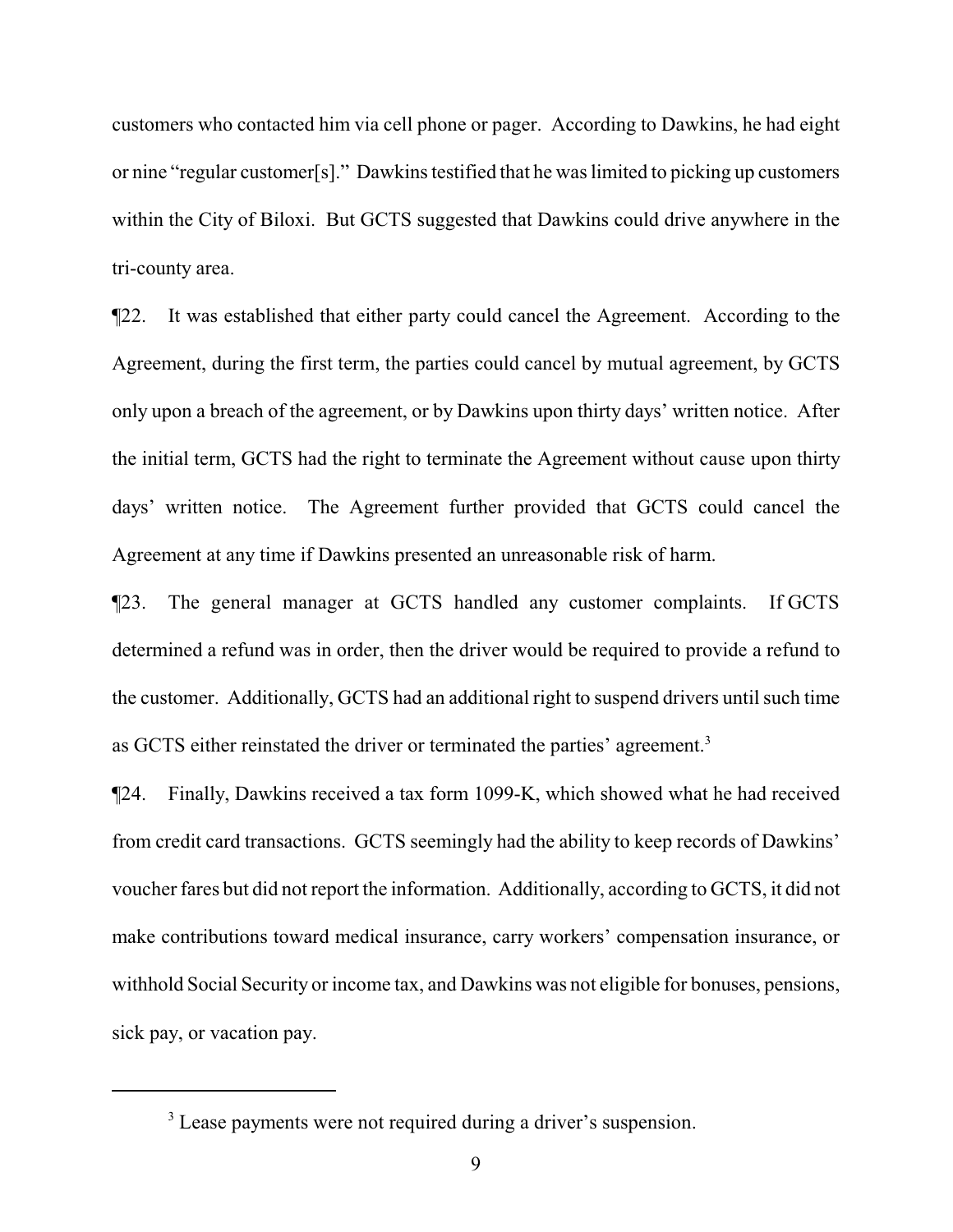¶25. In reaching its determination that Dawkins constituted an employee of GCTS, the ALJ considered the following facts: Dawkins was subject to random drug testing; he was subject to disciplinary action if he did anything to harm the goodwill of the company; GCTS provided equipment, maintenance, and liability insurance; GCTS had rights to color scheme and advertisements; and Dawkins turned in his taxicab when he went on vacation. Evidence in the record fails, however, to show that GCTS "possessed the right to control, or controlled, the actual work of [providing transportation services to customers]." *College Network*, 114 So. 3d at 745 (¶15).

¶26. As discussed, Dawkins was not supervised while he was working. He was not required to work certain hours, nor was he required to accept a certain number of customers. GCTS did not pay Dawkins a salary or hourly fee. Instead, Dawkins was compensated through his customers. Dawkins was not required to give a percentage of his fares or report his income to GCTS. Dawkins could seemingly pick up customers anywhere in the tricounty area, and he could solicit fares with business cards and accept "walk-ins" and customers who contacted him via cell phone or pager. While the use of GCTS's dispatching service was the most successful means to obtain customers, use of the service was completely optional. Additionally, even if Dawkins used the dispatching service, he was not required to accept fares. At the hearing, it was acknowledged that Dawkins could act in the manner in which he wanted as long as he was courteous to customers, and he could not harm the goodwill of the company. The law, when considering the totality of the economic relationship displayed by the evidence in this case, establishes that Dawkins was an